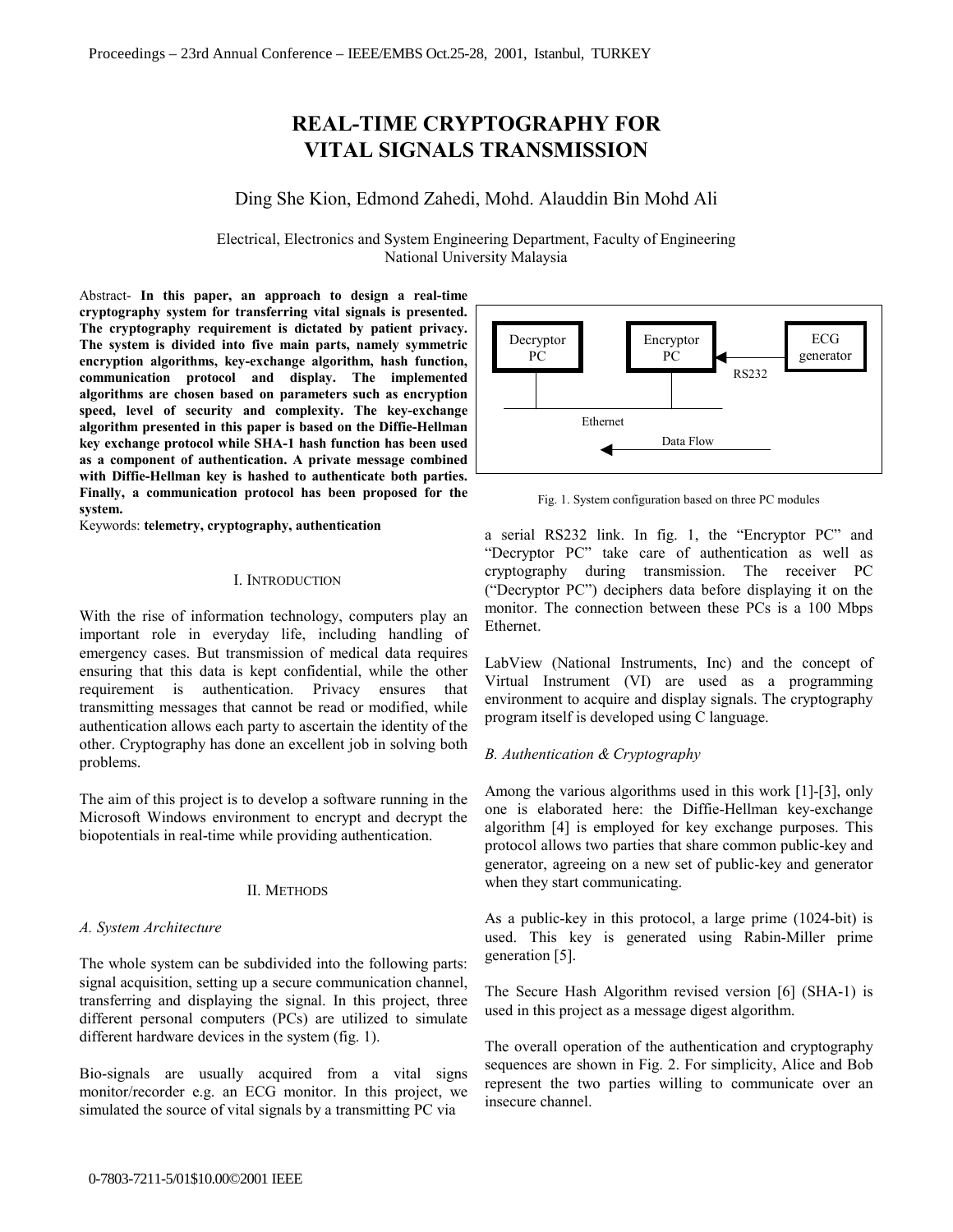| <b>Report Documentation Page</b>                                                                                                                                                                                                              |                           |                                                    |
|-----------------------------------------------------------------------------------------------------------------------------------------------------------------------------------------------------------------------------------------------|---------------------------|----------------------------------------------------|
| <b>Report Date</b><br>25 Oct 2001                                                                                                                                                                                                             | <b>Report Type</b><br>N/A | Dates Covered (from to)                            |
| <b>Title and Subtitle</b><br>Real-Time Cryptography for Vital Signals Transmission                                                                                                                                                            |                           | <b>Contract Number</b>                             |
|                                                                                                                                                                                                                                               |                           | <b>Grant Number</b>                                |
|                                                                                                                                                                                                                                               |                           | <b>Program Element Number</b>                      |
| Author(s)                                                                                                                                                                                                                                     |                           | <b>Project Number</b>                              |
|                                                                                                                                                                                                                                               |                           | <b>Task Number</b>                                 |
|                                                                                                                                                                                                                                               |                           | <b>Work Unit Number</b>                            |
| Performing Organization Name(s) and Address(es)<br>National University Malaysia Electrical, Electronics and System<br>Engrg Dept Faculty of Engineering Malaysia                                                                              |                           | <b>Performing Organization Report Number</b>       |
| <b>Sponsoring/Monitoring Agency Name(s) and Address(es)</b>                                                                                                                                                                                   |                           | <b>Sponsor/Monitor's Acronym(s)</b>                |
| US Army Research, Development & Standardization Group<br>(UK) PSC 802 Box 15 FPO AE 09499-1500                                                                                                                                                |                           | <b>Sponsor/Monitor's Report Number(s)</b>          |
| <b>Distribution/Availability Statement</b><br>Approved for public release, distribution unlimited                                                                                                                                             |                           |                                                    |
| <b>Supplementary Notes</b><br>Papers from 23rd Annual International Conference of the IEEE Engineering in Medicine and Biology Society, October<br>25-28, 2001, held in Istanbul, Turkey. See also ADM001351 for entire conference on cd-rom. |                           |                                                    |
| <b>Abstract</b>                                                                                                                                                                                                                               |                           |                                                    |
| <b>Subject Terms</b>                                                                                                                                                                                                                          |                           |                                                    |
| <b>Report Classification</b><br>unclassified                                                                                                                                                                                                  |                           | <b>Classification of this page</b><br>unclassified |
| <b>Classification of Abstract</b><br>unclassified                                                                                                                                                                                             |                           | <b>Limitation of Abstract</b><br>UU                |
| <b>Number of Pages</b><br>$\overline{4}$                                                                                                                                                                                                      |                           |                                                    |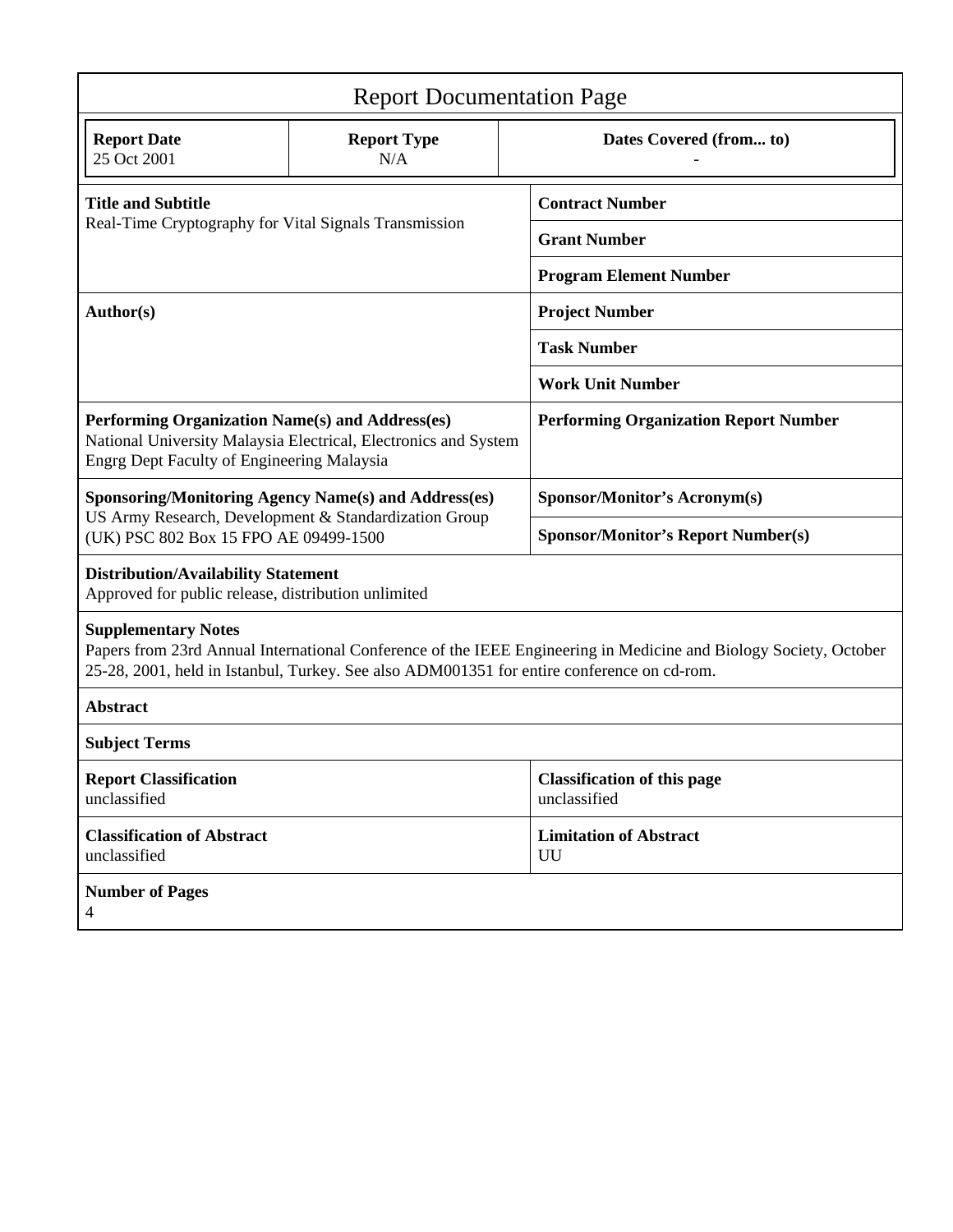

Fig. 2. Proposed procedure for authentication based on the Diffie-Hellman key-exchange protocol

After the authentication stage is terminated, normal Diffie-Hellman key-exchange algorithm is applied to get the session key. We can now use the session key to encrypt and decrypt messages between the two parties (Alice and Bob in fig. 2).

#### C. *Communication Protocol*

The Diffie-Hellman key-exchange program is installed in both encryptor and decryptor PCs and started automatically.

The two PCs will go through the Diffie-Hellman keyexchange algorithms as described above. Once the session key is successfully established, the program will be minimised and data encryption is systematically dine before transmission.

The second phase of the program activates a remote control software (NetOp, from DanWare Data A/S) in order to transmit and receive files. All these functions are achieved by using the ability of NetOp scripting and through NetOp OCX modules. The overall operation for data transfer and is shown in fig. 3.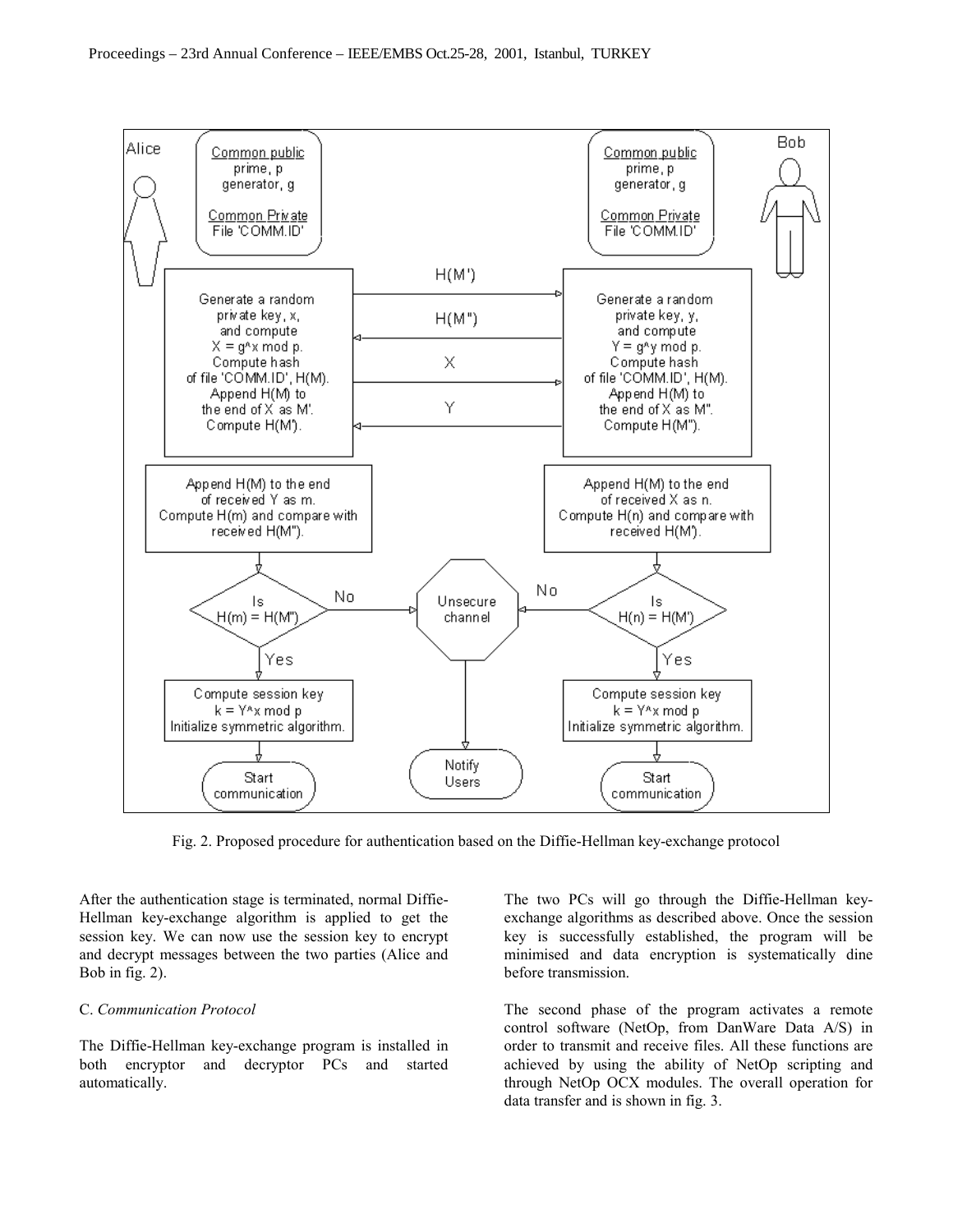

Fig. 3. Proposed communication protocol

# D. *Data Display*

A local VI checks for the availability of a new data file and displays the ECG signal upon receipt of this new file.

# E. *Hardware Platform*

For this system, 3 PCs are used in the laboratory environment. In the future, a single-board computer will replace the "Encryptor PC" which will be used at the accident area to communicate with the PC at the hospital.

# **CONCLUSION**

This project is an early stage of development of a telemedicine project to be deployed in accident and emergency units. The system is intended for commercialisation once completed. However, some limitations have to be addressed: file transfer is used to send data. Due to this limitation, we are introducing some delay to the system. Work currently under progress is addressing these issues.